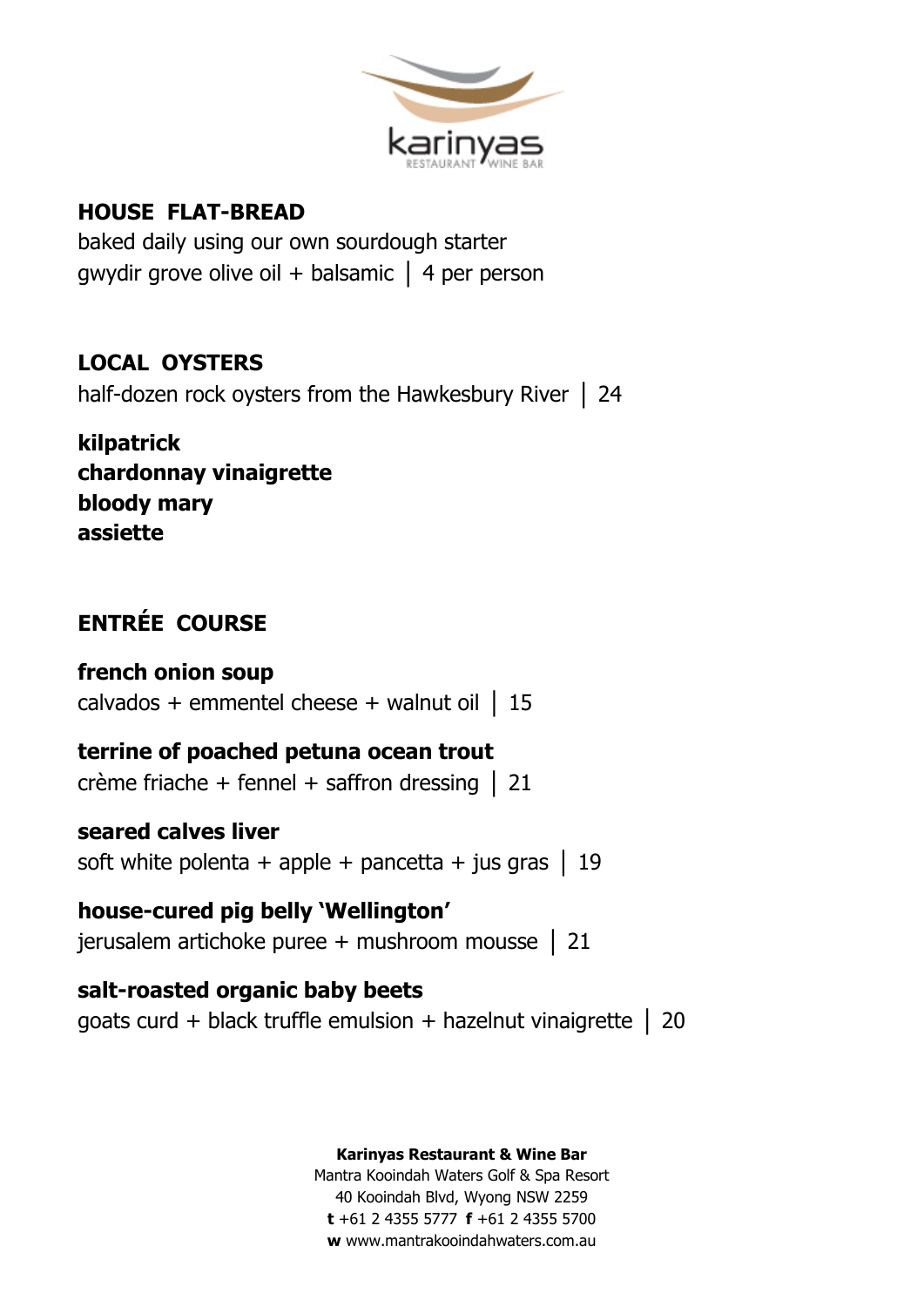

## **MAIN COURSE**

**certified black angus beef fillet 'Mignon'** pomme puree + bone marrow + confit oyster mushroom + sauce viande | 38

## **bouilliabaisse of balmain bug**

seared hiramasa kingfish + moules + rouille + parsley pistou  $\vert$  35

## **hay-smoked breast of duck**

confit leg tortellini + cabbage marmalade + petite turnips + jus gras  $\vert$  35

**potato gnocchi** smoked tomatoes + broad beans + horseradish + buerre noisette | 27

**crisp-skin snapper fillet** poached ocean prawn + asparagus + celeriac puree + crustacean oil │34

#### **braised shoulder of grain-fed lamb**

sweetbreads + rillettes + pea gel + pomme chateau + sauce diable  $\vert$  34

### **SIDE ORDER**

**rocket salad** + pine nuts + shaved parmesan + balsamic vinaigrette │8 **steamed spring greens** + tarragon butter │7 **cauliflower florets** + mustard sauce │7 **thick-cut chips** + roast garlic aioli  $|8|$ **pomme puree** + truffle oil │9

**Karinyas Restaurant & Wine Bar**

Mantra Kooindah Waters Golf & Spa Resort 40 Kooindah Blvd, Wyong NSW 2259 **t** +61 2 4355 5777 **f** +61 2 4355 5700 **w** www.mantrakooindahwaters.com.au